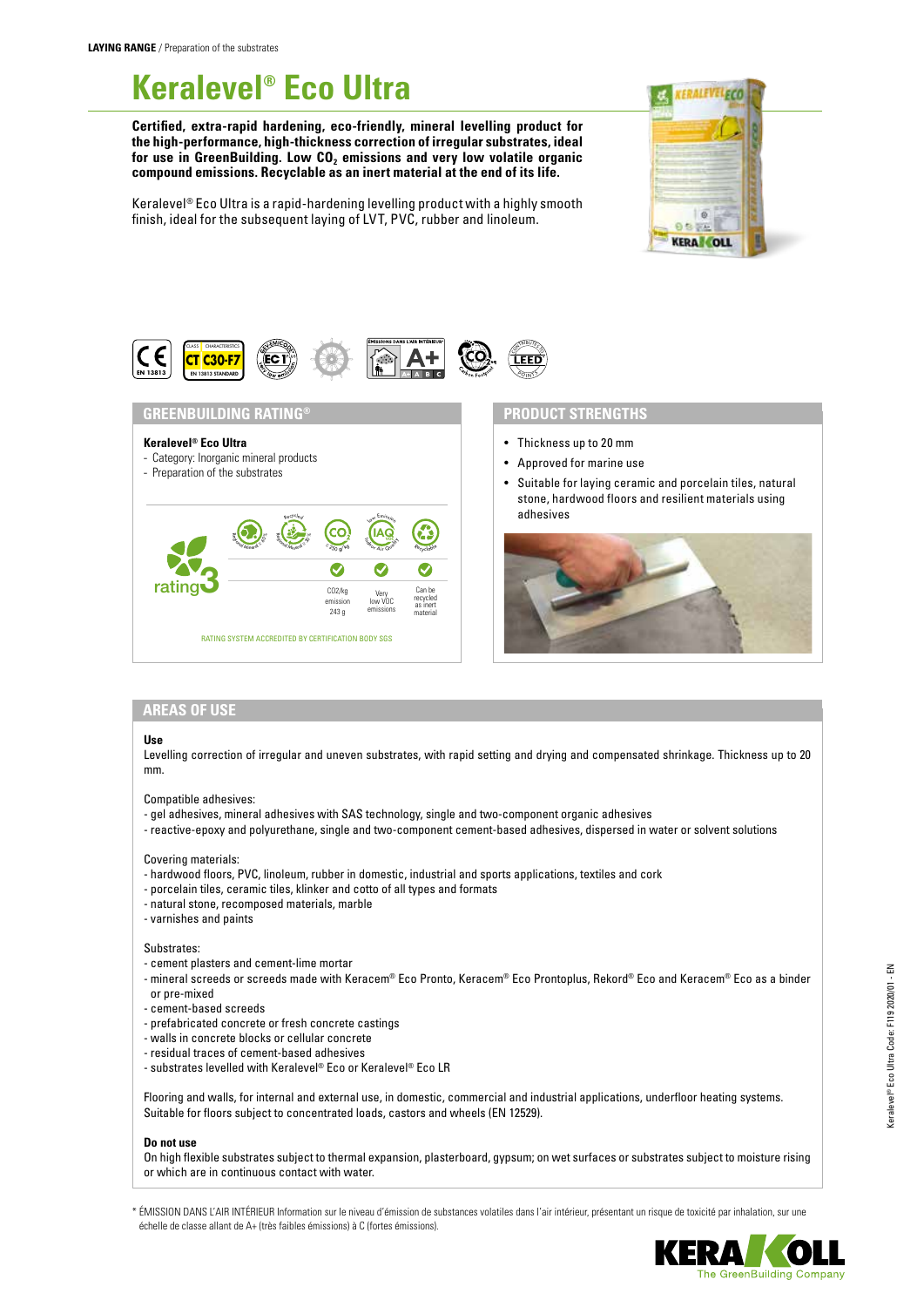# **INSTRUCTIONS FOR USE**

#### **Preparation of substrates**

In general, substrates must be free of dust, oil and grease, free from any moisture rising, with no loose, flaky or imperfectly anchored parts such as residues of cement, lime, paint coatings and adhesives, which must be completely removed. The substrate must be stable, non-deformable, without cracks and have already completed the curing period of hygrometric shrinkage.

**Low-absorption substrates:** smooth substrates with very low absorbency level or which are completely non-absorbent, such as ceramic tiles, marble floor tiles, epoxy and wall paints, residual traces of oxidised adhesives and smoothed concrete coatings which are compact and properly anchored, must be prepared by means of mechanical abrasion or by application of Keragrip Eco, the eco-friendly adhesion promoter, following the instructions for use and after having carried out thorough cleaning of the surface. Any substances used for surface treatment, such as wax or parting compounds, must be removed mechanically or using specific chemical products.

**High-absorbency substrates:** on substrates and plasters which are compact but very absorbent, first apply Primer A Eco to reduce and regulate the level of absorption. In the case of absorbent substrates with weak consistency, apply Keradur Eco. Respect the indicated waiting time before carrying out correction of the surface with a levelling product.

### **Preparation**

Prepare Keralevel® Eco Ultra in a clean container, first of all pouring in a quantity of water equal to approximately ¾ of that which will be required. Gradually add Keralevel® Eco Ultra to the container, mixing the paste with a low-rev (≈ 400/min.) helicoidal agitator. Add more water until the desired consistency is obtained. The mixture must be of smooth consistency and without any lumps. For best results, and to mix larger quantities of levelling product, a stirring device with vertical blades and slow rotation is recommended. Specific polymers with high-dispersion properties ensure that Keralevel® Eco Ultra is immediately ready for use. The amount of water to be added, indicated on the packaging, is an approximate guide. It is possible to obtain mixtures with consistency of variable thixotropy according to the application to be made. Adding extra water does not improve the workability of the product, and may cause shrinkage in the plastic phase of drying and result in less effective final performance with a reduction in surface hardness, compressive strength and adhesion to the substrate.

#### **Application**

Apply a first layer of the product to the suitably prepared and damped substrate using a smooth spreader. Press down hard to ensure adhesion and to force the air out of the pores, after that, the thickness can be adjusted as required.

In the event of high thicknesses apply in more layers until the required thickness is obtained. For limited restorations it is possible to work in a single layer, thanks to the high thixotropic effect of the mixture. The appearance of the surface finish may vary depending on whether a smooth steel spreader or a sponge spreader has been used for application. For subsequent laying of ceramic tiles it is always advisable to obtain a roughened, porous surface.

#### **Cleaning**

Residual traces of Keralevel® Eco Ultra can be removed from tools with water before the product hardens.

## **SPECIAL NOTES**

**Fine smoothing layers:** for very low thickness applications which fill the porosity of a substrate, mix one 25 kg bag of Keralevel Eco Ultra with ≈ 1.5 ℓ of Keraplast Eco 337 and ≈ 3.5 ℓ of water.

**Deformable substrates:** if substrates are liable to movement, apply the Kerakoll® eco-friendly adhesion promoter suitable for the type of substrate, following the instructions for use. Attach an anti-alkali 4x5 mm size mesh and mix Keralevel® Eco Ultra with ≈ 2.5 ℓ of Keraplast Eco 337 latex and  $\approx 2.5 \ell$  of water.

**Gypsum-base plasters:** must be dry and prepared with the Primer A Eco eco-friendly, water-based surface insulation, following the instructions for use.

**Anhydrite screeds:** must be dry and sanded as specified in the manufacturer's instructions, then prepared with water-based, ecofriendly surface isolation Primer A Eco, following the instructions for use.

**Laying hardwood floors:** for subsequent laying of hardwood floors, create a smooth finish with thickness ≥ 3 mm.

**Floors with points of concentrated load:** in the case of flooring which has to bear concentrated loads and withstand the strain of furniture fitted with castors, apply a coat of Keralevel® Eco Ultra ≥ 1 mm (EN 12529).

# **ABSTRACT**

*Certified, high-performance correction of substrate from 1 to 20 mm thickness must be carried out using an extra-rapid setting, high thickness, eco-friendly mineral levelling product, such as Keralevel® Eco Ultra by Kerakoll Spa, compliant with EN 13813 class CT-C30-F7, GreenBuilding Rating® 3, suitable for subsequent laying of ceramic tiles, natural stone, hardwood floors and resilient materials ≈ 6 hrs. after application, at +23 °C 50% R.H. Apply the product using a smooth spreader on the previously prepared, clean and dimensionally stable substrate and finish with a rigid float. Average coverage: ≈ 1.9 kg/m2 per mm of thickness created.*